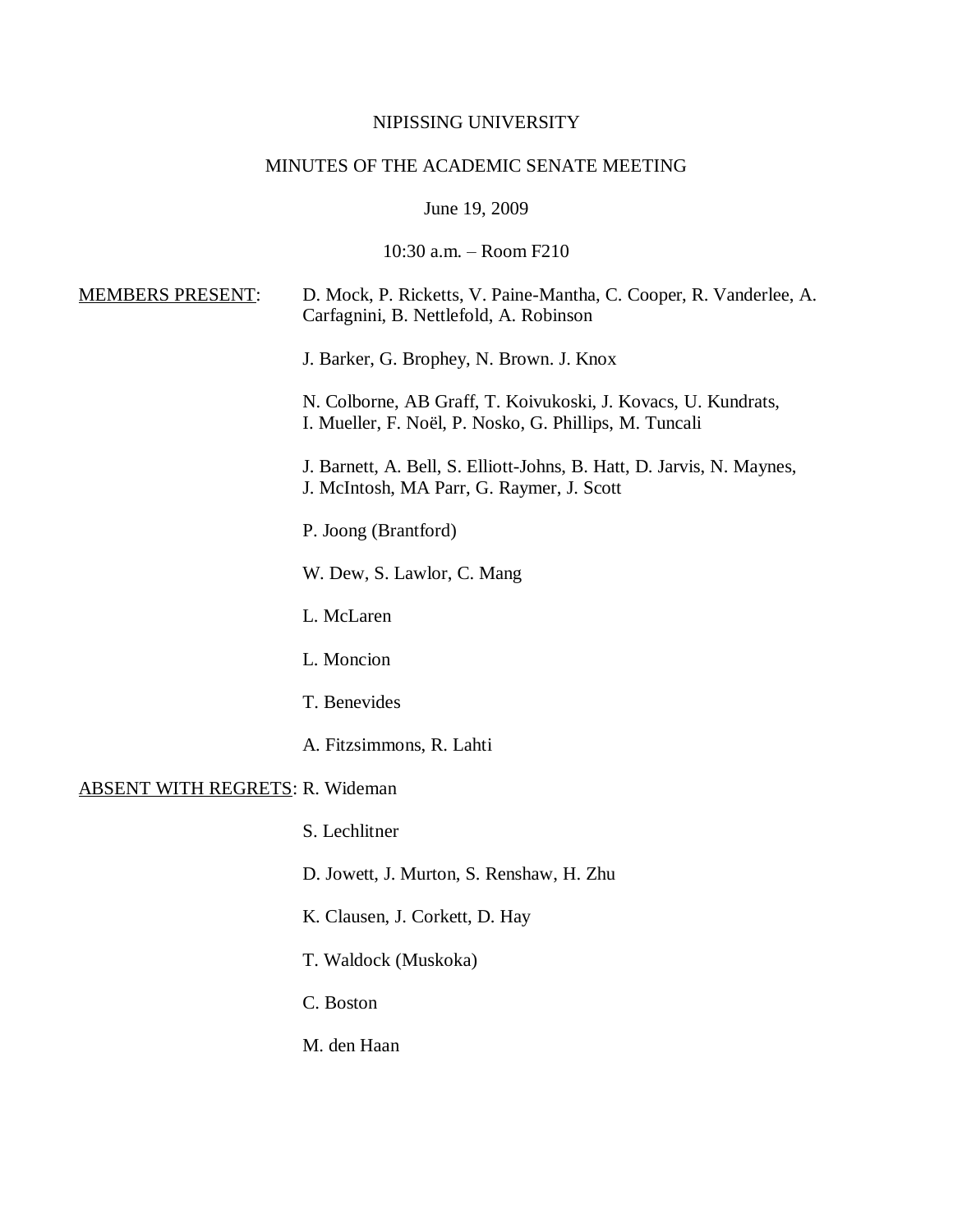# ABSENT: G. Morrell, T. Smith

G. Laronde

C. Irwin

The minutes of the Senate meeting of May 22 2009 were adopted with no objections.

## UNFINISHED BUSINESS FROM THE SENATE MEETING OF MAY 22, 2009

## University Research Council

MOTION 1 Moved by P. Ricketts, seconded by J. Knox that the Report of the Nipissing University Research Council dated May 12, 2009 be received. CARRIED

## AMENDMENT OF BY-LAWS

#### **Notice of Motion**

• That Article 9.6 (a) of the Senate bylaws be amended to add the position of Executive Director of Library Services, or designate, as a non-voting member to the Teaching and Learning Committee

## **ELECTIONS**

MOTION 2: Moved by J. McIntosh, seconded by S. Lawlor that all Senators be permitted to vote in all elections. CARRIED

#### Elect one Education non-senator to serve on the Honorary Degrees Subcommittee from:

- John Long
- $\blacksquare$  Bob Fix
- Michael McCabe

**ELECTED: John Long**

- Elect one Arts and Science non-senator to serve on the Academic Planning Committee from:
	- **Ilse Mueller**
	- Andrew Weeks

**ELECTED: Ilse Mueller**

- Elect one Education senator to serve on the Graduate Studies Committee from:
	- **Jennifer Barnett**
	- Dan Jarvis

**ELECTED: Dan Jarvis**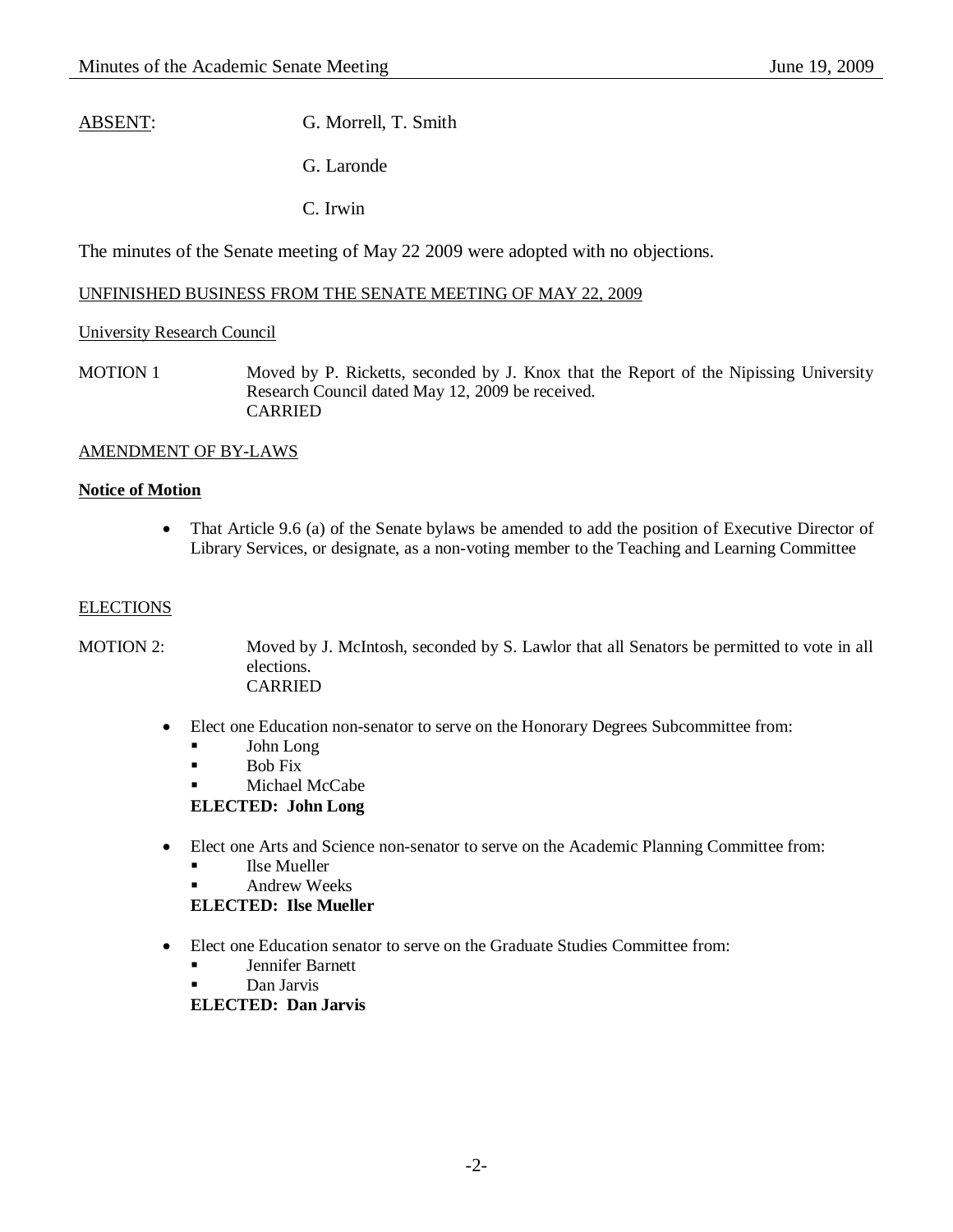- Elect one Arts and Science non-senator to serve on the Student Appeals Committee from:
	- **Wayne Borody**
	- **Tracey Curwen**
	- **Hilary Earl**

## **ELECTED: Hilary Earl**

- Elect one Education senator to serve on the Teaching and Learning Committee from:
	- Susan Elliott-Johns
	- Nancy Maynes

**ELECTED: Susan Elliott-Johns**

- Elect one Arts and Science senator to serve on the Teaching and Learning Committee from:
	- **Rosemary Nagy**
	- **Uldis Kundrats**

## **ELECTED: Rosemary Nagy**

- Elect one non-senator to serve on the Board of Governors from:
	- **Dennis Geden**
	- **Dan Walters**

**ELECTED: Dan Walters**

- Elect one Arts and Science non-senator to serve on the Library Advisory Subcommittee
	- Derek Neal
	- Mukund Jha
	- Ellie Berger
	- Wendy Peters

## **ELECTED: Wendy Peters**

The following is a draft of the Senate Committees for the 2009-10 academic year as constituted on June 19, 2009.

| <b>Senate Executive Committee</b>          | John Kovacs<br>Jane Barker<br>Janet McIntosh                | $A&S$ senator<br>APS senator<br>EDUC senator     |
|--------------------------------------------|-------------------------------------------------------------|--------------------------------------------------|
| <b>Bylaws &amp; Elections</b><br>$\bullet$ | Karey McCullough<br>Rob Breton<br>Alison Bell               | APS senator<br>$A&S$ non-senator<br>EDUC senator |
| <b>Honorary Degrees</b><br>$\bullet$       | <b>Shelley Lechlitner</b><br>Ann Barbara Graff<br>John Long | APS senator<br>$A&S$ senator<br>EDUC non-senator |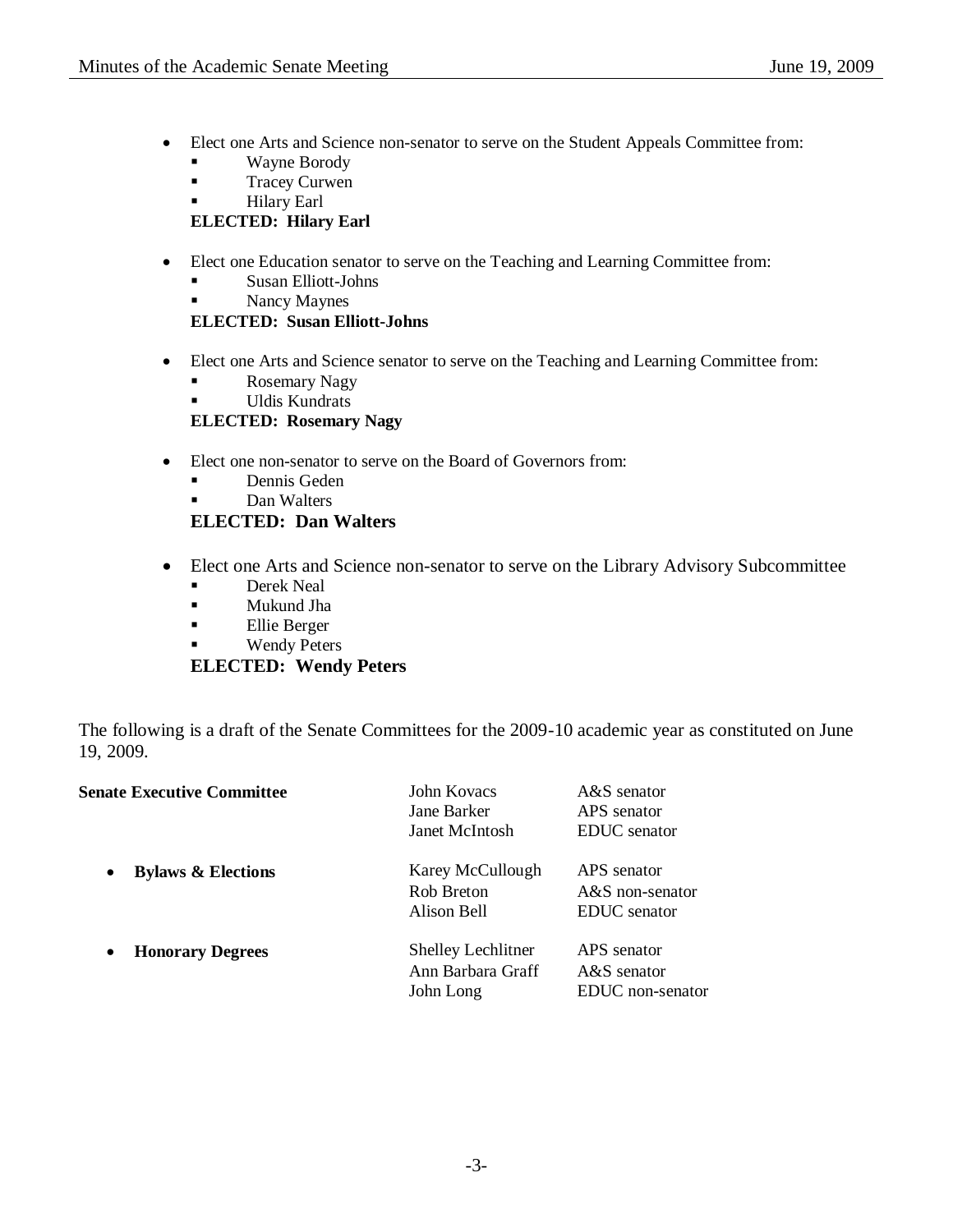| <b>Academic Planning Committee</b>        | John Knox<br><b>Susan Elliott-Johns</b><br><b>Gyllian Phillips</b><br>Carole Richardson<br>Chris Sarlo<br>Ilse Mueller<br>Peter Joong | APS senator<br><b>EDUC</b> senator<br>A&S senator<br>EDUC non-senator<br>APS non-senator<br>A&S non-senator<br>Regional campus senator |
|-------------------------------------------|---------------------------------------------------------------------------------------------------------------------------------------|----------------------------------------------------------------------------------------------------------------------------------------|
| <b>Admissions &amp; Enrolment</b>         | Graydon Raymer<br><b>Vacant</b><br>Richard Wenghofer                                                                                  | <b>EDUC</b> senator<br><b>APS</b> senator<br>A&S non-senator                                                                           |
| <b>Program Review &amp; Appraisals</b>    | Karey McCullough<br><b>Susan Elliott-Johns</b><br><b>Sarah Winters</b>                                                                | APS senator<br><b>EDUC</b> senator<br>A&S non-senator                                                                                  |
| <b>Undergraduate Studies Committee</b>    | <b>Jeff Scott</b><br>Jane Barker<br><b>Rosemary Nagy</b><br><b>Margaret Owens</b><br><b>Tammie McParland</b><br><b>Barb Olmsted</b>   | <b>EDUC</b> senator<br>APS senator<br>A&S senator<br>A&S non-senator<br>APS non-senator<br>EDUC non-senator                            |
| <b>Undergrad Standing &amp; Petitions</b> | Nathan Colborne<br>Natalya Brown<br>Nancy Maynes                                                                                      | A&S senator<br>APS non-senator<br>EDUC non-senator                                                                                     |
| <b>Undergrad Services &amp; Awards</b>    | <b>Shelley Lechlitner</b><br><b>Julie Corkett</b><br><b>Tracey Curwen</b>                                                             | APS senator<br><b>EDUC</b> senator<br>A&S non-senator                                                                                  |
| <b>Graduate Studies Committee</b>         | Gordon Morrell<br>Dan Jarvis<br>Alex Karassev<br>Mumbi Kariuki                                                                        | A&S senator<br><b>EDUC</b> senator<br>A&S non-senator<br>EDUC non-senator                                                              |
| <b>Student Appeals Committee</b>          | Michelann Parr<br><b>Shelley Lechlitner</b><br>Toivo Koivukoski<br><b>Vacant</b><br>Tammie McParland<br><b>Hilary Earl</b>            | <b>EDUC</b> senator<br>APS senator<br>A&S senator<br><b>EDUC</b> non-senator<br>APS non-senator<br>A&S non-senator                     |
| <b>Teaching &amp; Learning Committee</b>  | <b>Rosemary Nagy</b><br><b>Susan Elliott-Johns</b><br>Linda Piper                                                                     | A&S senator<br><b>EDUC</b> senator<br>APS non-senator                                                                                  |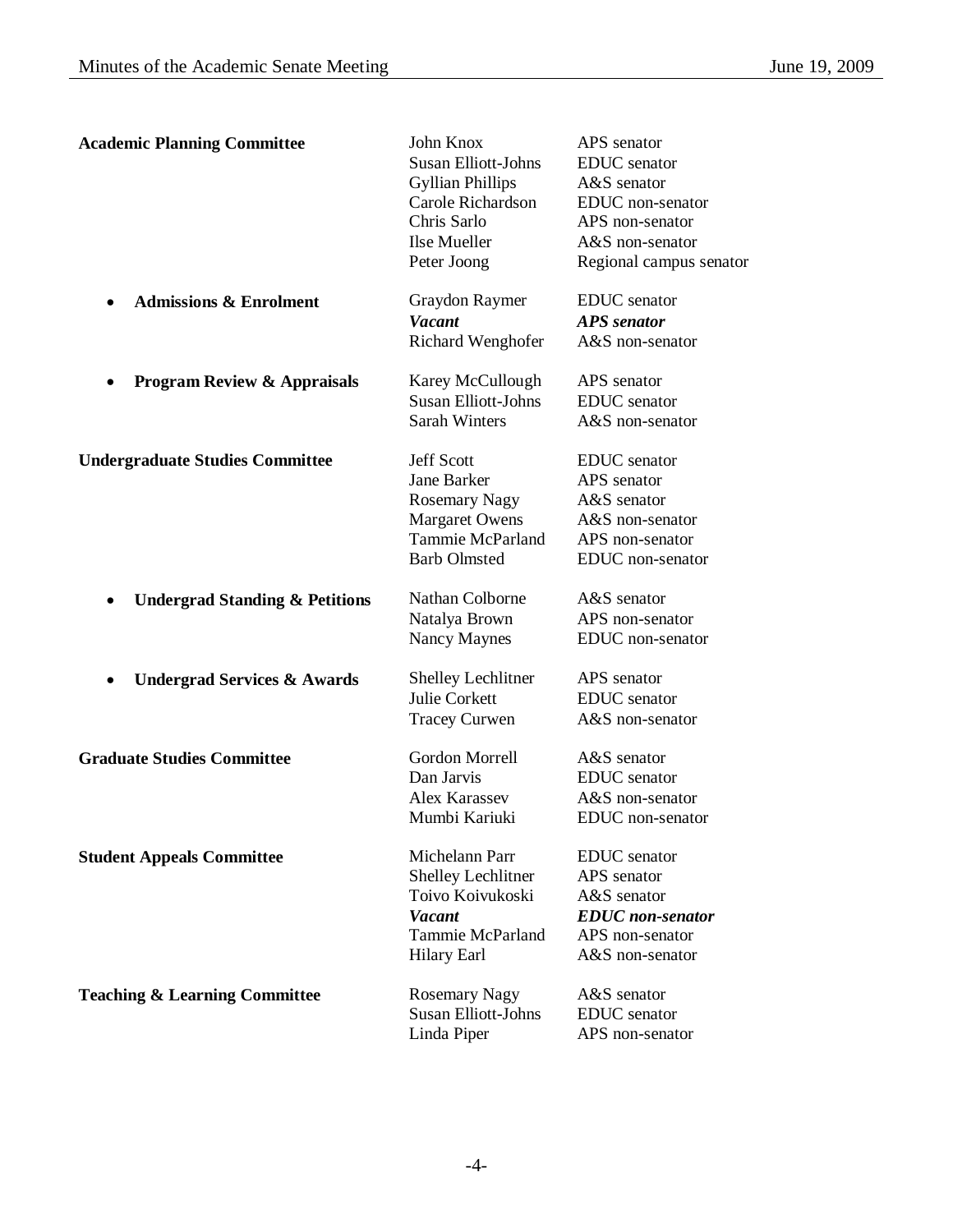| <b>Library Advisory</b><br>Discussion needs to take place regarding<br>composition of this subcommittee.<br>Recommendations approved by By-laws will<br>be forwarded to Senate Executive for vetting<br>and voted on in Senate before the committee<br>can be properly constituted.           |                                                                   |                                                       |
|-----------------------------------------------------------------------------------------------------------------------------------------------------------------------------------------------------------------------------------------------------------------------------------------------|-------------------------------------------------------------------|-------------------------------------------------------|
| <b>Technology &amp; Infrastructure</b>                                                                                                                                                                                                                                                        | Haibin Zhu<br>Ken Waller<br>John Knox                             | A&S senator<br>EDUC non-senator<br>APS senator        |
| <b>Continuing &amp; Distance Education</b>                                                                                                                                                                                                                                                    | Murat Tuncali<br>Alison Bell<br>Greg Brown                        | A&S senator<br><b>EDUC</b> senator<br>APS non-senator |
| <b>University Research Council</b><br>Discussion needs to take place regarding<br>composition of this subcommittee.<br>Recommendations approved by By-laws will<br>be forwarded to Senate Executive for vetting<br>and voted on in Senate before the committee<br>can be properly constituted |                                                                   |                                                       |
| <b>Board of Governors (2-year term)</b><br>(1-year term)                                                                                                                                                                                                                                      | <b>Blaine Hatt</b><br>Dan Walters<br>John Nadeau<br>Murat Tuncali | Senator<br>Non-senator<br>Non-senator<br>Senator      |
| <b>Senate Speaker</b>                                                                                                                                                                                                                                                                         | Donna Jowett                                                      |                                                       |
| <b>Deputy Senate Speaker</b>                                                                                                                                                                                                                                                                  | <b>Blaine Hatt</b>                                                |                                                       |

#### ANNOUNCEMENTS

President Mock began his announcements by indicating there were a number of critical items that were being dealt with on a provincial level. Reaching Higher 2 is being started immediately and any outcomes will likely be included in next year's budget. Submission will be sought from all universities. This initiative will have a huge impact on the entire post secondary system including the credit transfer framework, funding and differentiation grants.

The President reported that the provincial government announced at the end of March it would provide one-time support to universities and colleges in the amount of \$150M of which \$81.7M will go to universities. Additional information has finally flowed through, and the President indicated that Nipissing University will receive \$1.3M. He added that we did not receive any federal infrastructure monies.